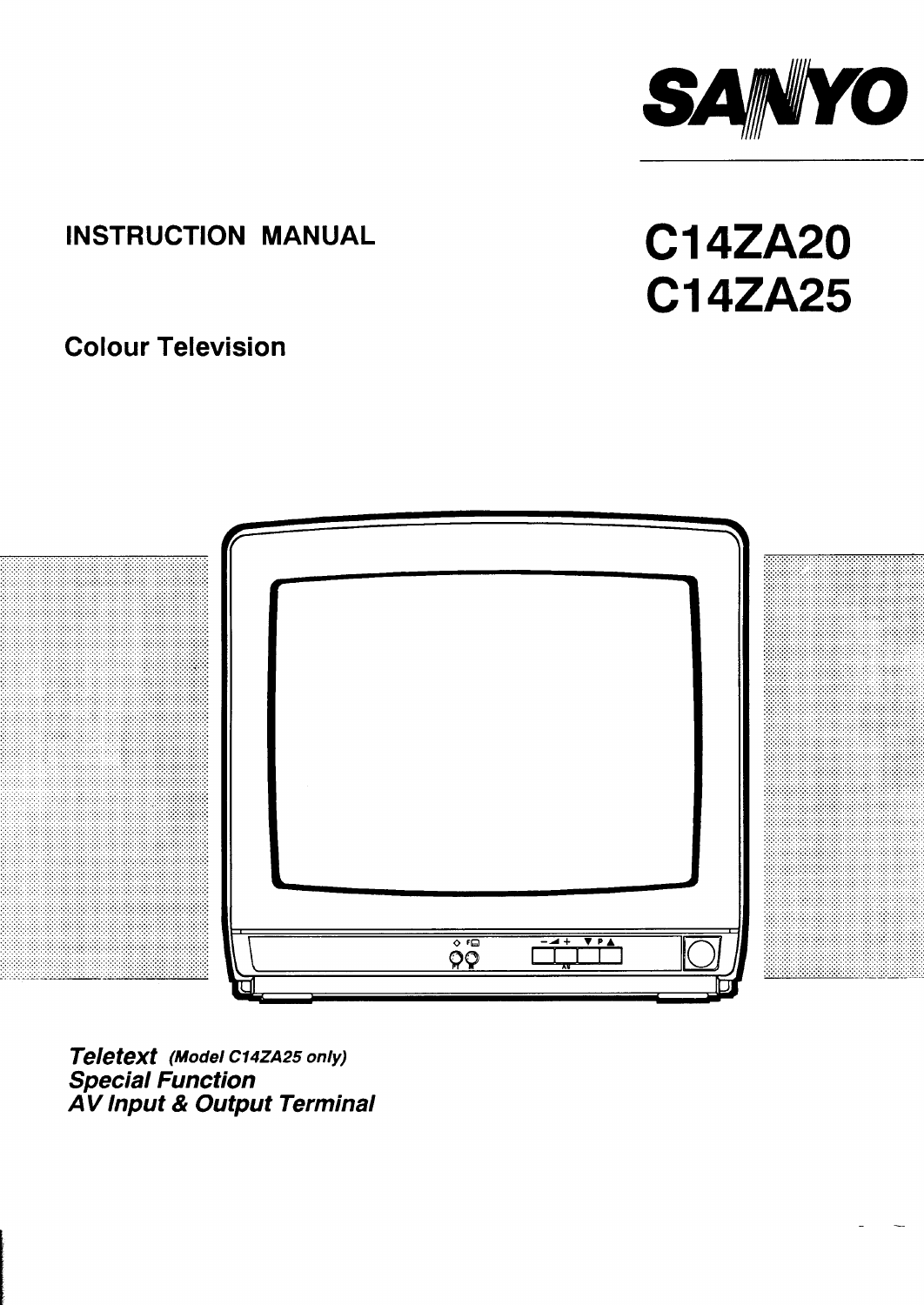# **Contents Warning**

| Battery installation (Remote Control Transmitter) 2 |  |
|-----------------------------------------------------|--|
|                                                     |  |
|                                                     |  |
|                                                     |  |
|                                                     |  |
|                                                     |  |
|                                                     |  |
|                                                     |  |

# **Electric Mains**

The receiver is designed to operate on an A.C. mains **Sllppiy Of** 220- **2@vOltS** 50 Hz.

**To prevent fire or shock hazard, do not expose the unit to rain or moisture.**

**High voltages are used in the operation of this TV set. Do not remove the cabinet back from your set. Refer servicing to qualified service personnel.**

# **Precautions**

**When the TV receiver is not to be used for an extended period of time, it is advisabie to disconnect the AC power cord from the AC outlet.**



# **Battery installation of the Remote Control Transmitter**

1 Remove the battery cover by sliding.

❑ Install two **"AA 1.5** volt batteries so that the "+" and"-" marks on the batteries match the "+" and "-" marks inside the unit.

3 Close the battery cover.

**I**

Note: Replace the batteries when the TV set is showing the following symptoms:

Operation is unsteady or erratic, sometimes the TV set does not work with transmitter.

Discharged batteries may leak and damage the unit

The normal life of batteries should be from nine to ten months.

 $-2-$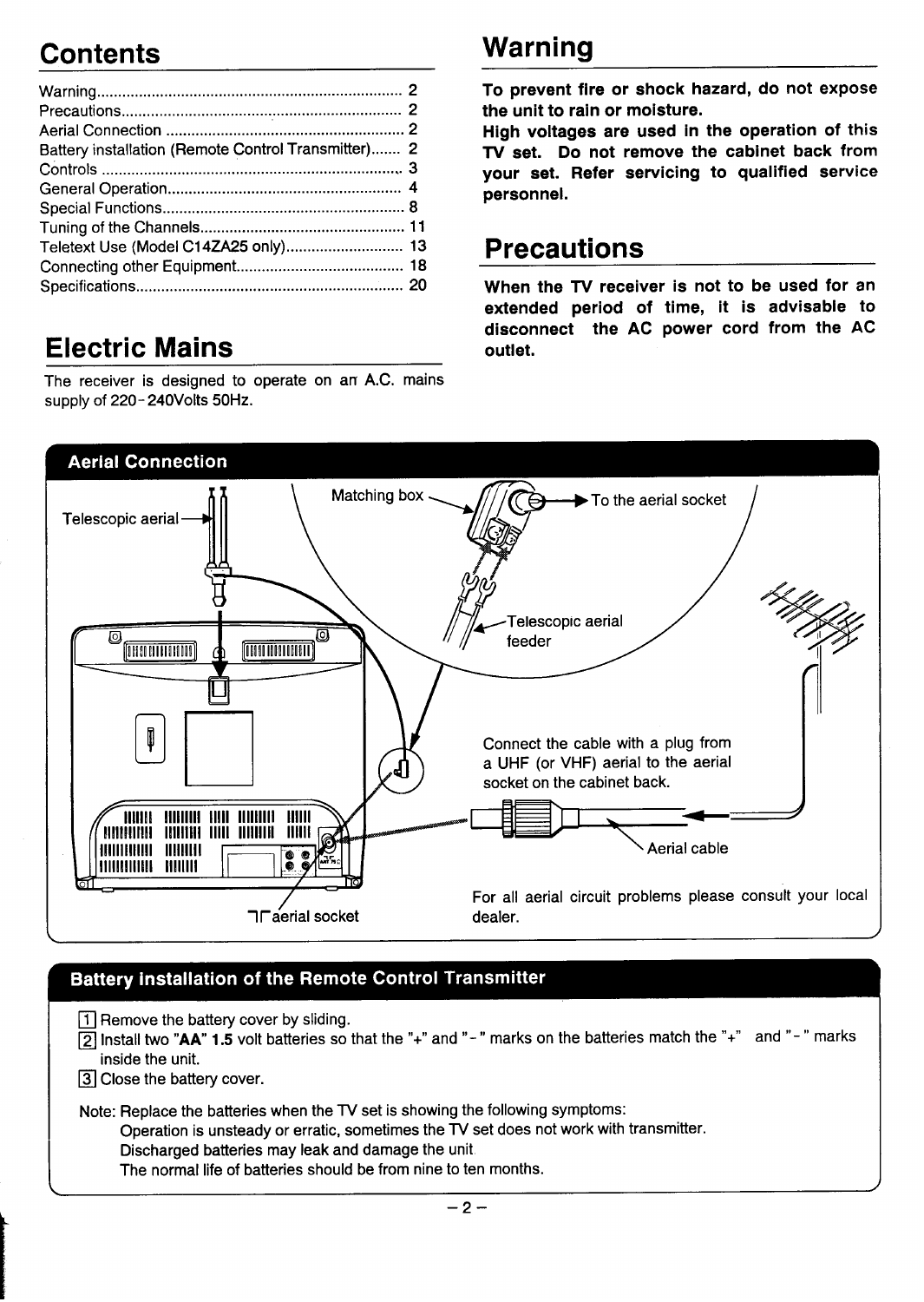<span id="page-2-0"></span>

 $-3-$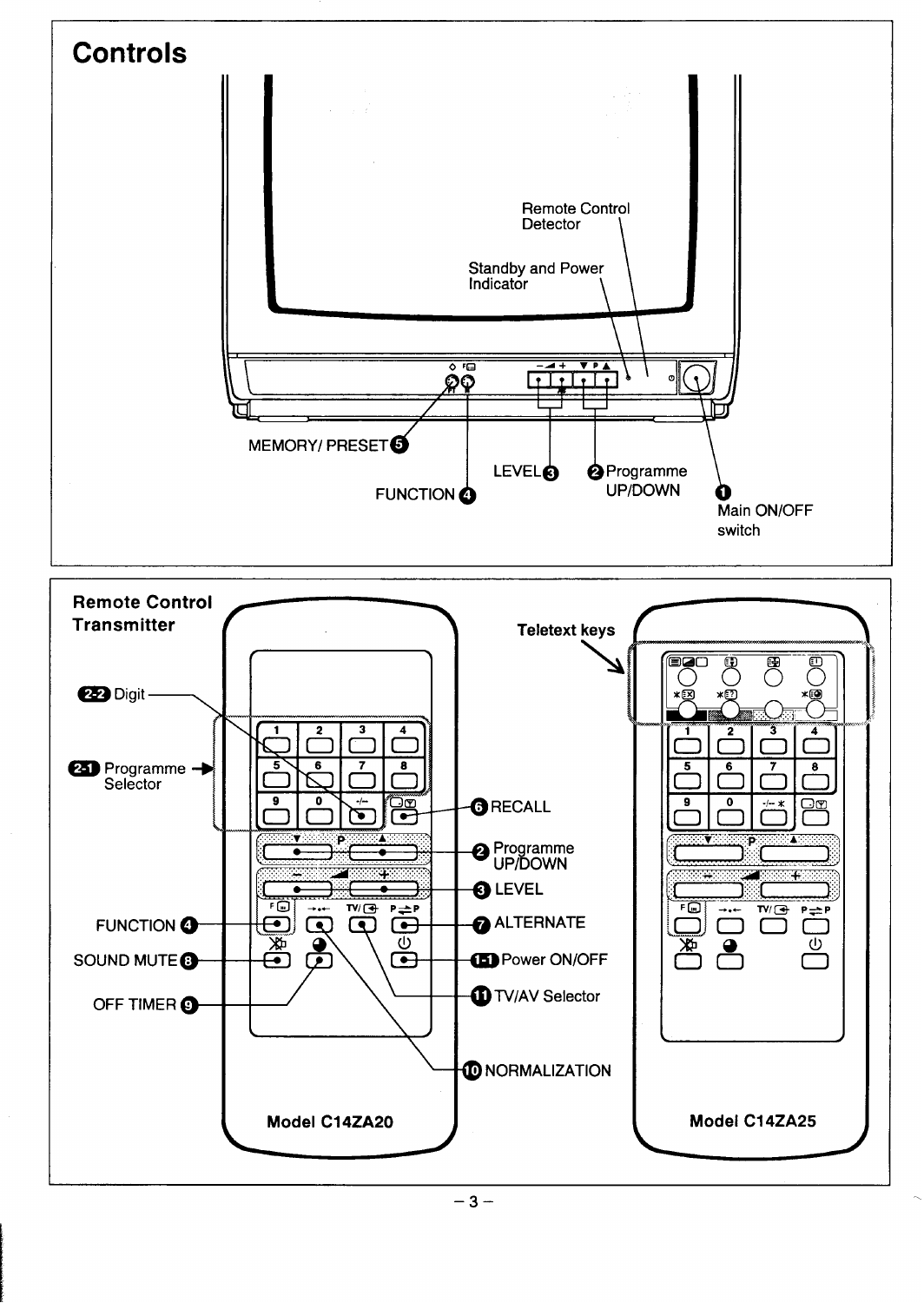# <span id="page-3-0"></span>**General Operation**

# **POWER ON/OFF**



# **PROGRAMME SELECTION (Direct Selection)**

#### **To** select a programme directly For example; To select a programme 8 **m** Programme 夏 eø ◐ 8 **Selector** ≭∉য To select a programme 10  $\overline{\mathbf{3}}$ -<u>/-- \*</u> Press the Digit 2-2 key. **,6** 6 8 5 g  $\mathbf 0$ -/− \* ٦Ŧ  $10$ **6**  $\overline{\phantom{a}}$ To select a programme 27 Ŧ  $\overbrace{\qquad \qquad }^{--} \overbrace{\qquad \qquad }^{--} \overbrace{\qquad \qquad }^{2} \overbrace{\qquad \qquad }^{2} \overbrace{\qquad \qquad }^{2} \overbrace{\qquad \qquad }^{2} \overbrace{\qquad \qquad }^{2}$ -/--\*  $\bigotimes_{-4}^{2}$ / ⊧⊡  $TV / \bigoplus$  $P \rightleftharpoons P$  $2-2$ <sup>-</sup> **Digit**  $\overline{\mathbb{O}}$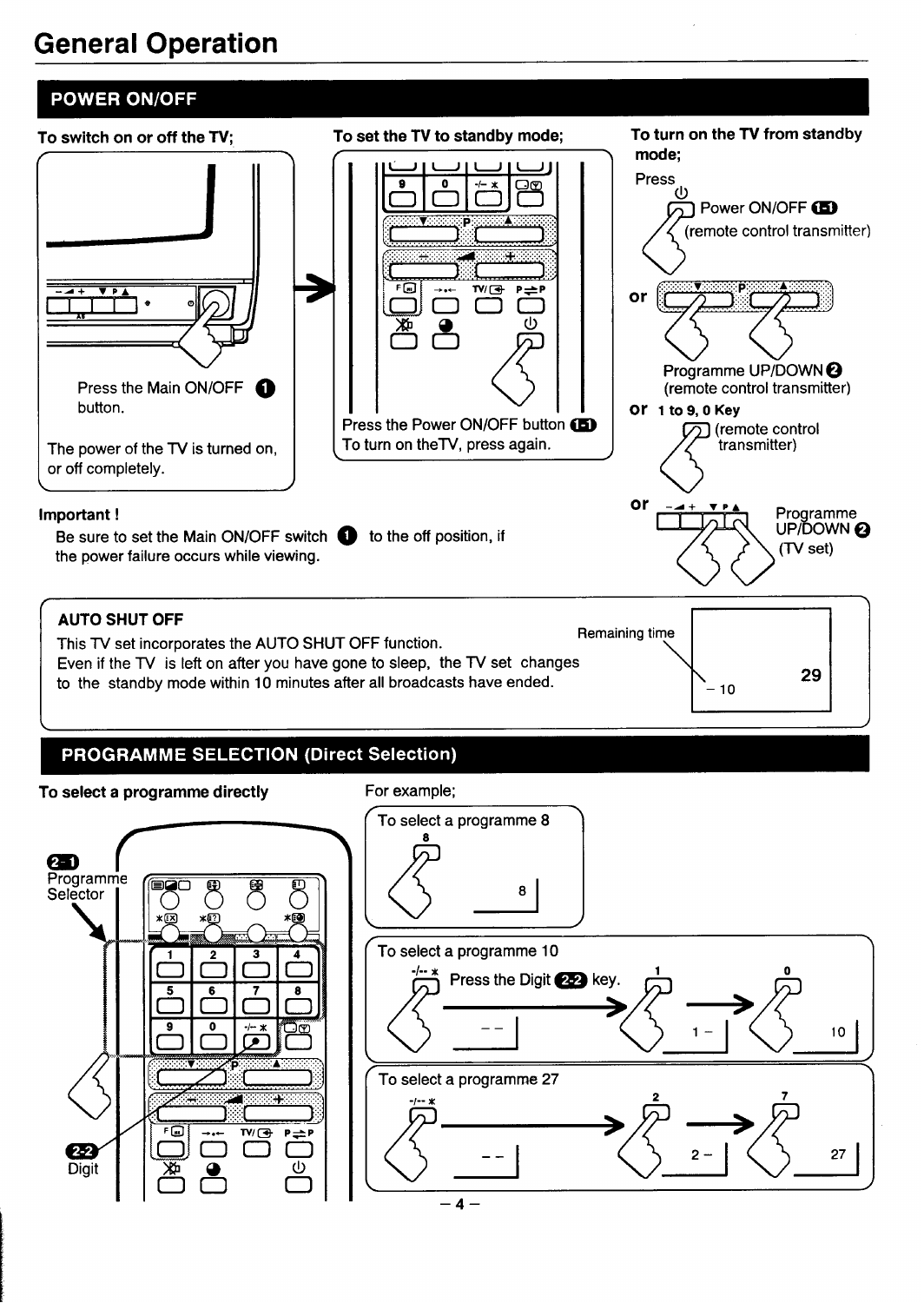### Programme Selection (Programme UP and Down)

#### To select a channel



### **Volume Control**

### To adjust the sound volume



# **RECALL**

To display the on screen indications, press the RECALL key.





# **ALTERNATE**

Press the ALTERNATE  $\bigcirc$  key, and the programme position will alternately select the previous position and the present position.





For example, now you are watching programme position "4" but you watched programme position "2" previously. If you press the ALTERNATE key, programme position "2" immediately appears.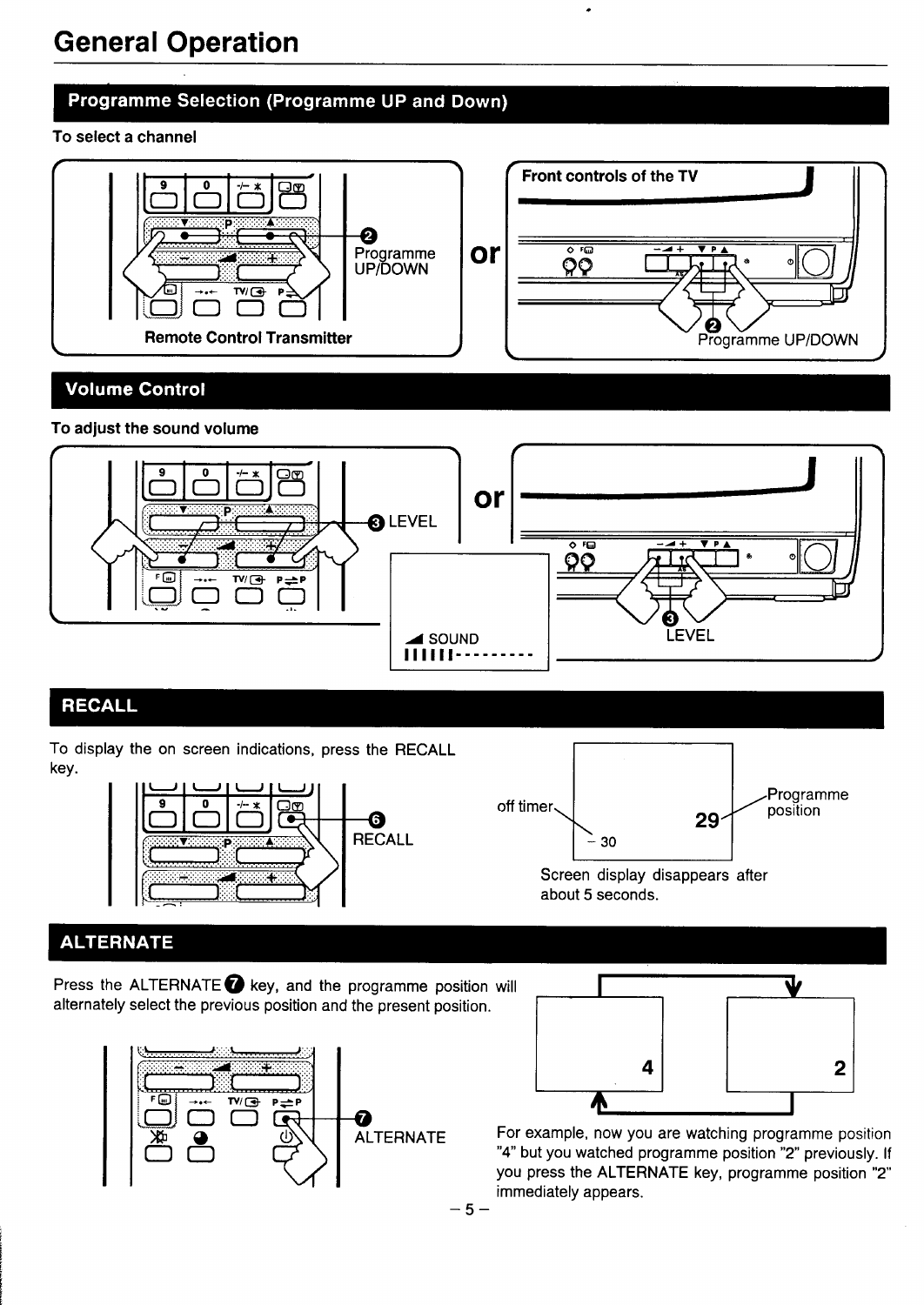# **General Operation**

# **SOUND MUTE**

Should you wish to mute the sound (e.g. While talking on the telephone), press the SOUND MUTE  $\odot$  key.  $\sim$ To switch the sound back on, **™**கு press SOUND MUTE key again. Q 'Om 'g ⋙ **4 SOUND MUTE** 111111 --------- **@SOUND MUTE** 

# **OFF TIMER**

The TV set will be turned off after about 30, 60, 90 or 120 minutes



# **MEMORY**

This function lets you store the settings (for colour, brightness, contrast, sharpness, sound volume)in memory for both picture and the sound, and these setting levels can be recalled by pressing the NORMALIZATION  $\Box$  key of the remote control transmitter.

### **To store the picture and sound settings**

(1) Set the picture and sound to the desired levels.



(2) Press the MEMORY/PRESET  $\diamondsuit$   $\bullet$  button while the control function display is still visible on the screen,



NOTE: The control settings will not be saved if the MEMORY button is pressed after the control function display has left the screen.

# **NORMALIZATION**

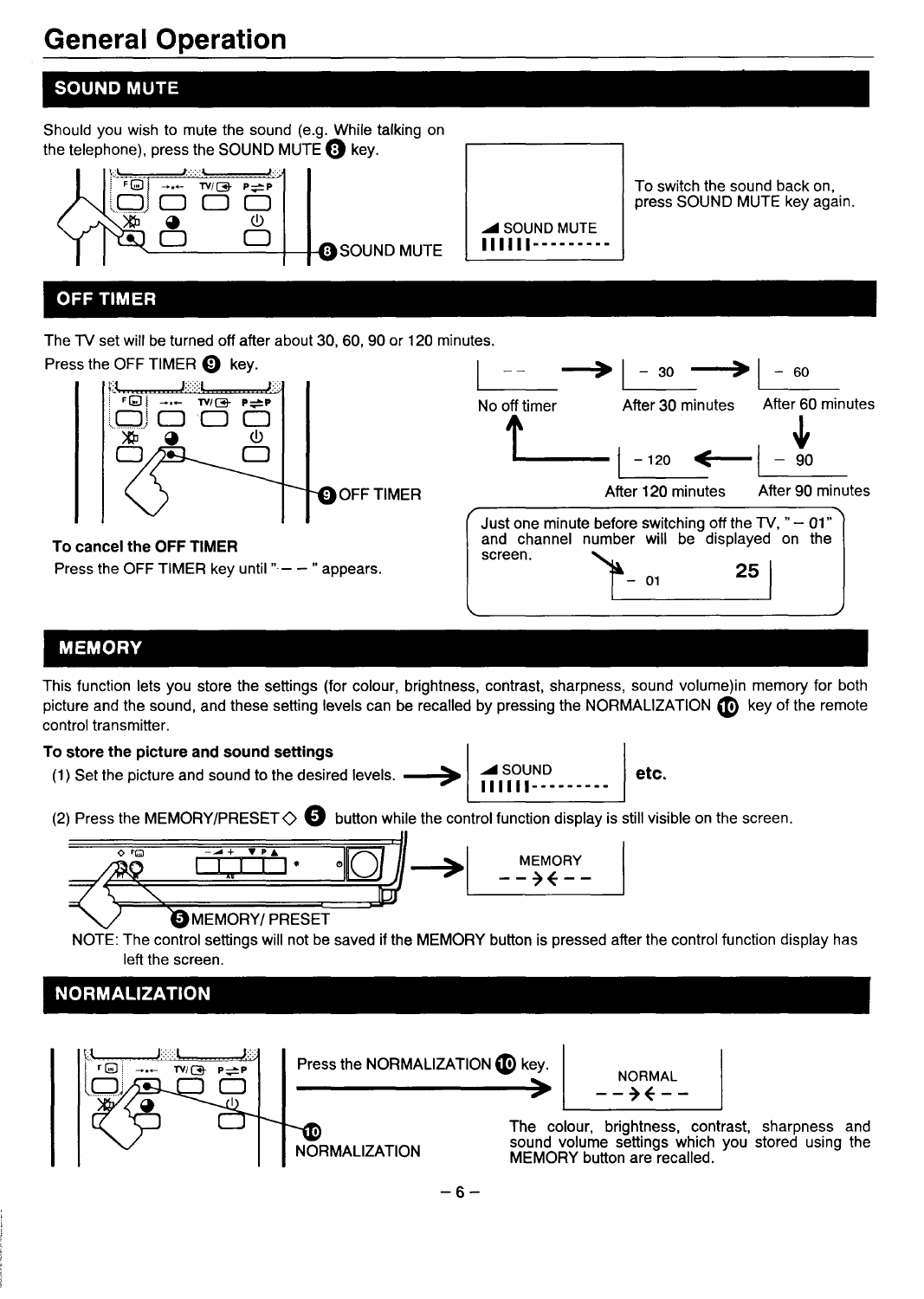# **PICTURE ADJUSTMENTS**

- (1) Select the adjustment item using the FUNCTION @ key.
- (2) Adjust using the LEVEL  $\bigotimes$  + and key.



Each time the FUNCTION C key is pressed, function choice will change as follows;

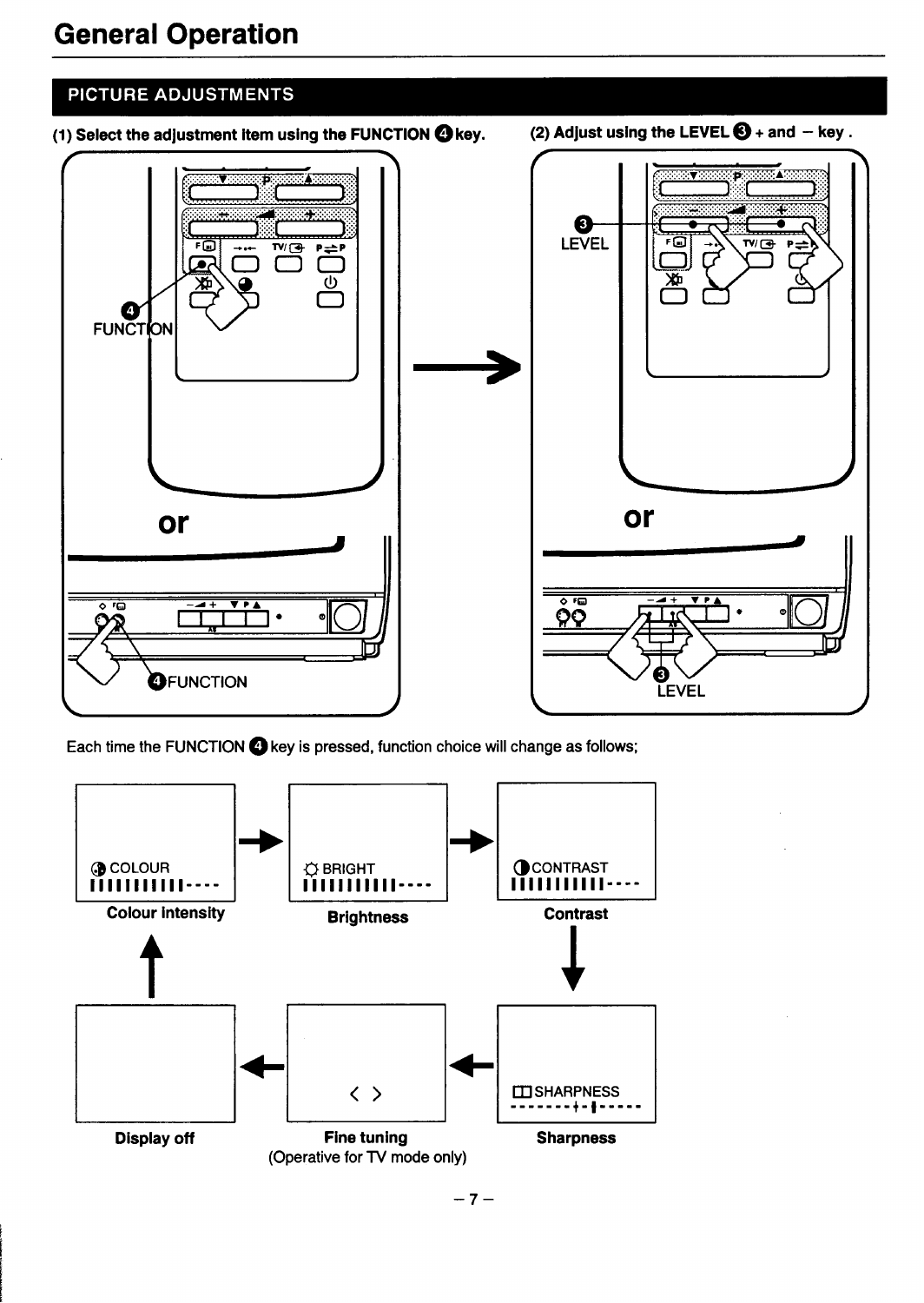# <span id="page-7-0"></span>**Special Functions**

You can set the special functions by inputting the special codes using the RECALL **O** key and the Programme Selector<sup>23</sup> of the remote control transmitter.

Special codes and special functions are as follows

| <b>Special</b><br>code | <b>Special functons</b>                                                                                     |
|------------------------|-------------------------------------------------------------------------------------------------------------|
| <b>SP 00</b>           | Reset all special functions (The start condition for the TV power is changed to the standby start).         |
| <b>SP 01</b>           | Reset all special functions.                                                                                |
| <b>SP 30</b>           | Cancellation special code "31".                                                                             |
| <b>SP 31</b>           | Maximum volume level setting and prohibition of channel tuning function.                                    |
| <b>SP 40</b>           | Setting of the start up condition for the TV programme. (Always switched on in previous programme position) |
| <b>SP 41</b>           | Setting of the start up condition for the TV programme. (Always switched on in programme position "1")      |
| <b>SP 42</b>           | Setting of the start up condition for the TV programme. (Always switched on in programme position "2")      |
| <b>SP 43</b>           | Setting of the start up condition for the TV programme. (Always switched on in programme position "3")      |
| <b>SP 44</b>           | Setting of the start up condition for the TV programme. (Always switched on in programme position "4")      |
| <b>SP 45</b>           | Setting of the start up condition for the TV programme. (Always switched on in programme position "5")      |
| <b>SP 46</b>           | Setting of the start up condition for the TV programme. (Always switched on in programme position "6")      |
| <b>SP 47</b>           | Setting of the start up condition for the TV programme. (Always switched on in programme position "7")      |
| <b>SP 48</b>           | Setting of the start up condition for the TV programme. (Always switched on in programme position "8")      |
| <b>SP 49</b>           | Setting of the start up condition for the TV programme. (Always switched on in AV mode)                     |
| <b>SP 50</b>           | Change of the start condition for the TV power (Setting to the standby start).                              |
| <b>SP 51</b>           | Change of the start condition for the TV power (Setting to the normal start).                               |
| <b>SP 60</b>           | Cancellation special function 61.                                                                           |
| <b>SP 61</b>           | Suppression of the auto shut off function.                                                                  |

Note: Special functions are not cancelled when the power is turned off or when the AC power plug is disconnected from the mains.

**Example: To input special code "49"** (The input method is the same for all the special codes.) <sup>I</sup>

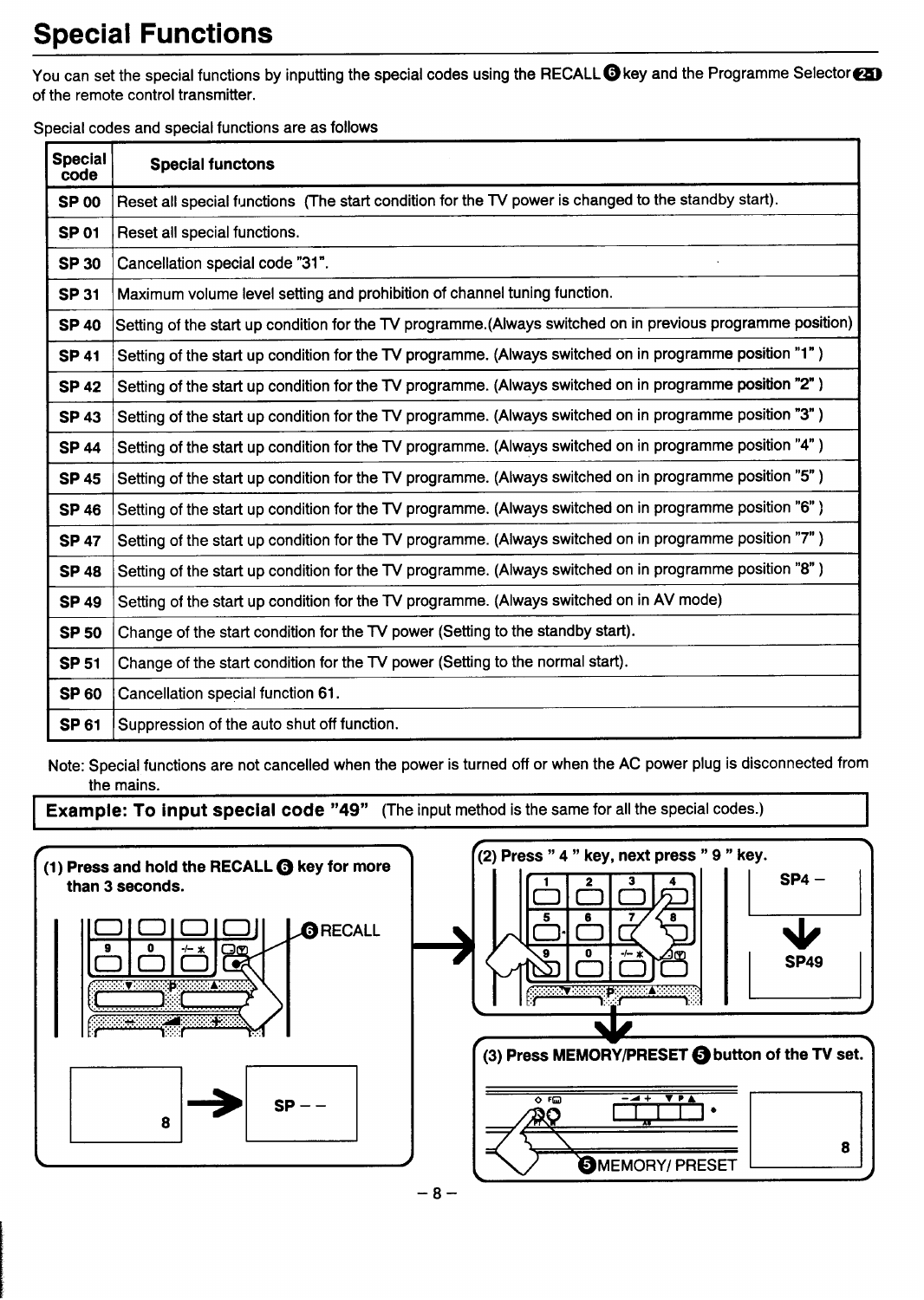# SP00 and SP01 (Reset all special functions)

■ When "SP01" is input, all special functions are reset.

9 When "SPOO" is input, all special functions are cancelled, and the start condition for TV power is changed to the standby start condition, meaning that the picture will not appear even when the mains ON/OFF switch  $\bullet$  is set at the on position. To turn on the TV set from the standby mode, press the Power ON/OFF $\Box$ ,Programme UP/DOWN  $\odot$  or Programme Selector **25** key.

### SP 31 (Maximum volume level setting and suppression of channel tuning function)

"SP31" is used to set a limit for the maximum volume level while keeping the current preset programme position in memory.

When "SP31" is entered, the volume output at the time of entering the code is placed in the memory as the maximum volume level. In other words, with this code it is possible to set the maximum volume at your preference. Entering this code automatically suppresses the preset function, so that even if the preset button is pressed, the preset mode will remain inactive,



To **cancell "SP 31", input "SP 30".**

### SP50 and 51 (Change of the start condition for the TV power)

When "SP 50" is entered, the start condition of the TV power is set to the standby start condition, meaning that the picture will not appear even when the Mains ON/OFF switch  $\bigcirc$  is set at the on position(The TV set remains in standby mode).

**To return the TV's power start condition to its original condition(normal start condition), input** "SP51".

### SP60 and SP61 (Suppression of the auto shut off function)

When "SP 61" is entered, the auto shut off function is suppressed.



To **cancell "SP61", input "SP60".**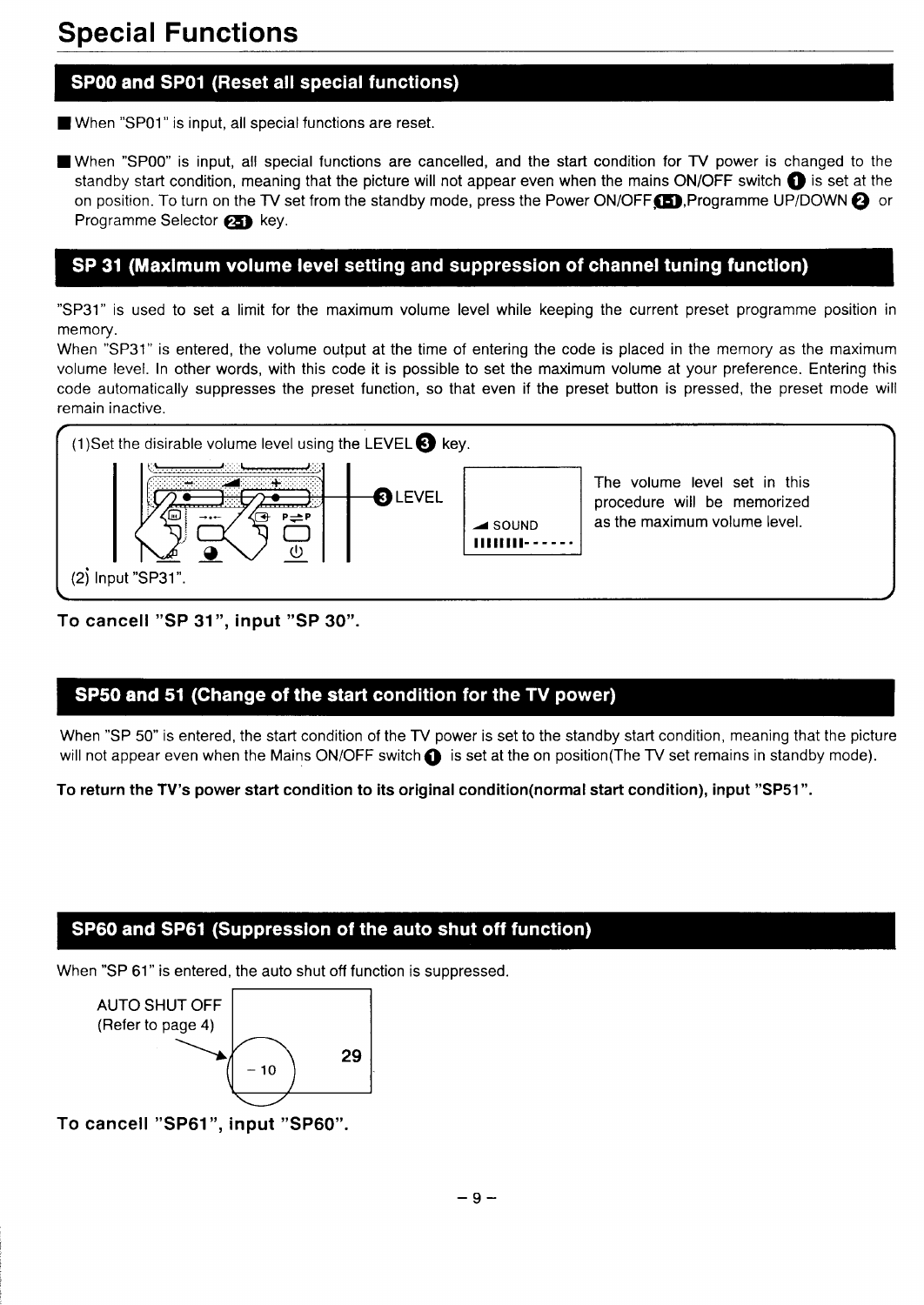# **Special Functions**

# SP40 -SP49 (Start condition for TV programme)

These functions can be used to change the start up condition of the TV set as follows;

# When "SP40" is input



Previous programme<br>position

The previously viewed programme<br>position is always selected.

### When "SP41" is input



The TV will always switch on in programme position 1.

### When "SP42" is input



The TV will always switch on in programme position 2.





"SP45" 5





|  | "SP48" |  |
|--|--------|--|
|  |        |  |



#### "SP49"



The TV will always switch on in AV mode.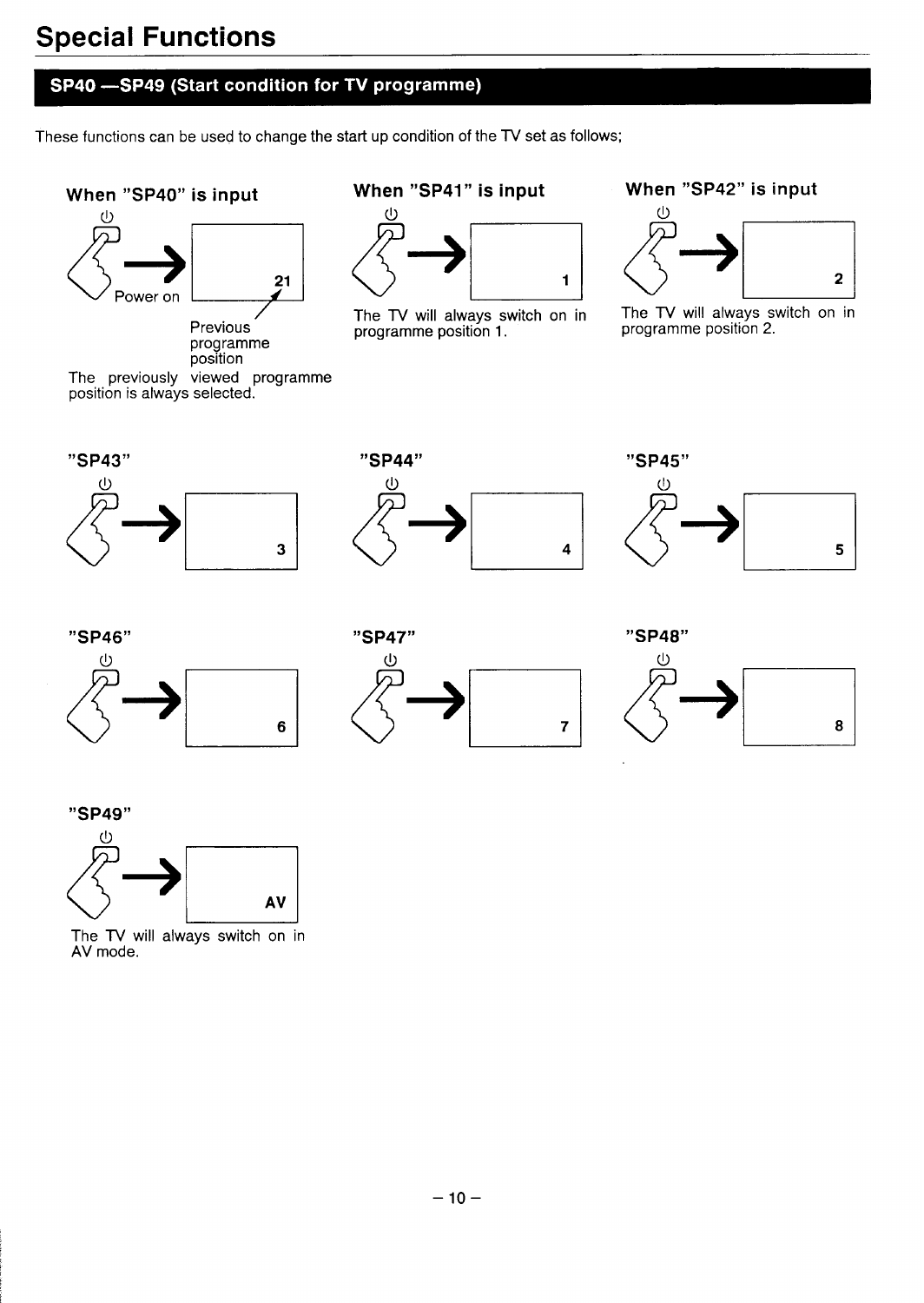#### <span id="page-10-0"></span>There are three ways of tuning as follows;

#### **Automatic Tuning (the basic way)**

All receivable channels are automatically tuned in and memorized in consecutive programme position.

#### Search Tuning

Use to preset a receivable channel in any desired programme position, e.g. the position with the same number as the channel.

#### **Manual Tuning**

Manually tune a channel if it cannot be automatically tuned, such as when the signal is poor.

### **Automatic Tuning**

(1) Press the MEMORY/PRESET button  $\bigodot$ .





(2) Press the LEVEL $(+)$   $\bigodot$  button.



The channels are preset in consecutive positions begining from the programme position "1".

After all available channels have been preset, the unit returns to the position "1".





### **Channel Copy**

**Example: To copy the TV channel in the programme position 2 into the programme position 6**

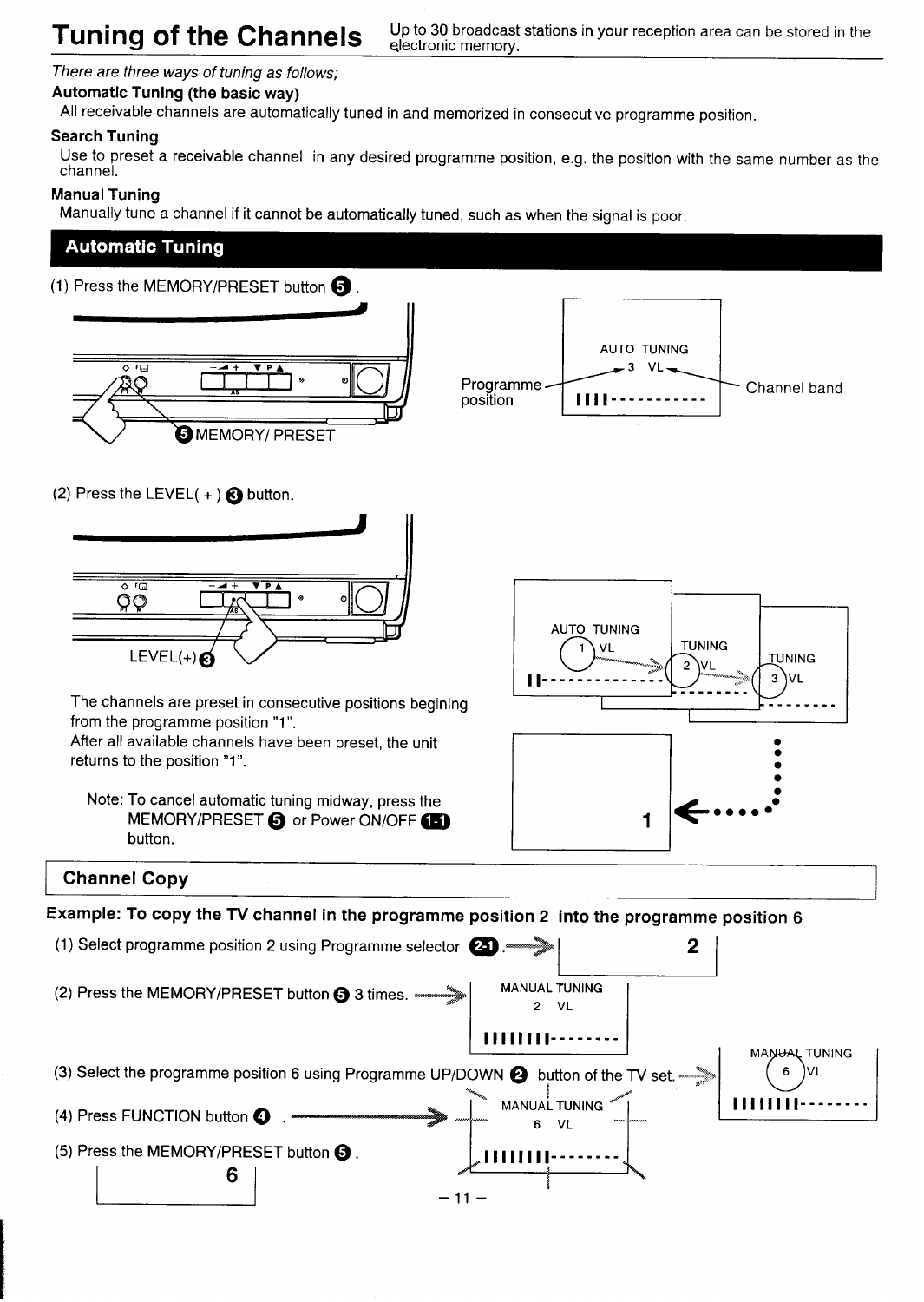# **Tuning of the Channels**

# **Search Tuning & Manual Tuning**

**Example: To preset a channel in programme position 6**



**Repeat steps** 1 to 5 **for other desired channels.**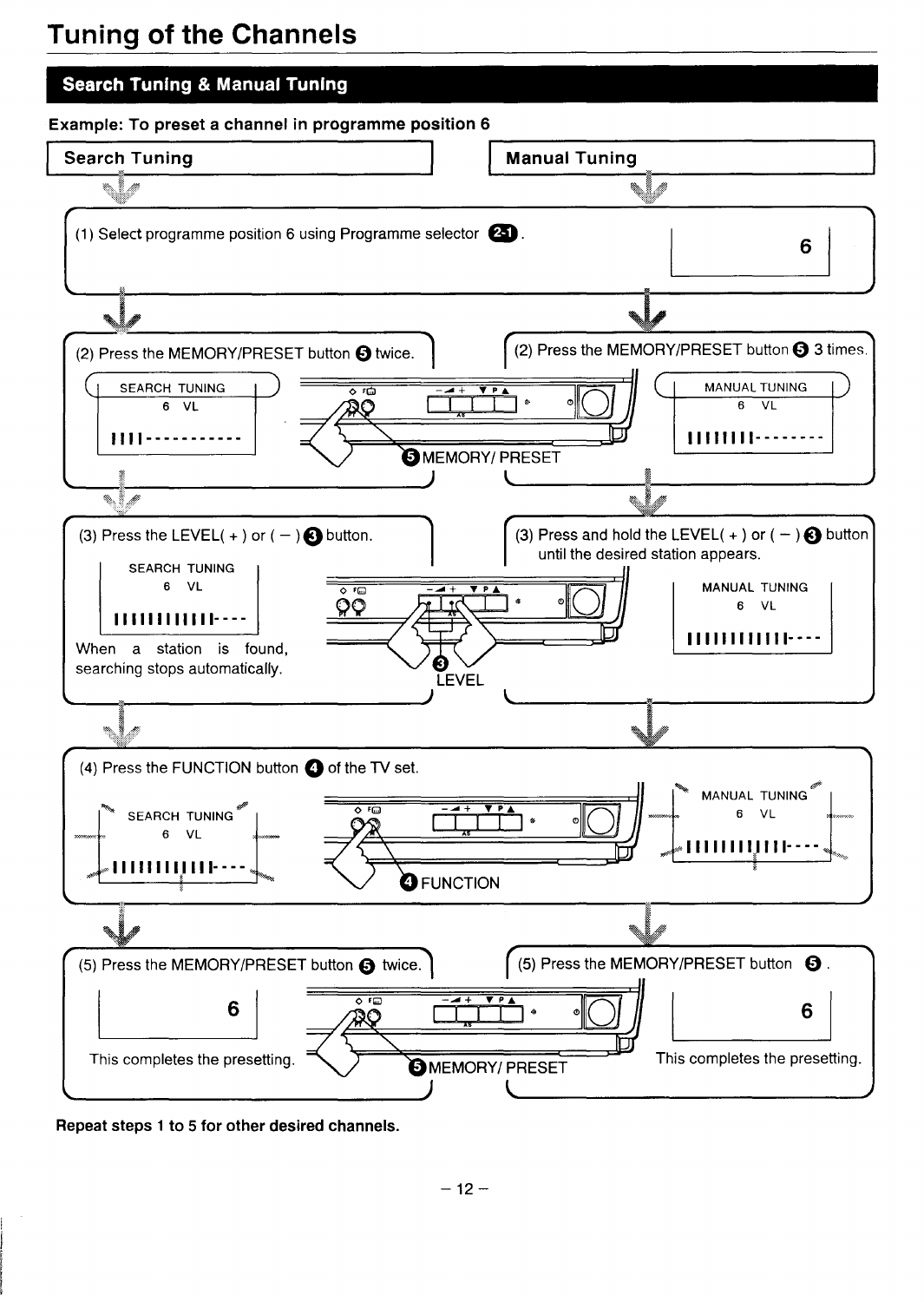#### <span id="page-12-0"></span>**Teletext Use** (Note: Model C14ZA20 is not equipped with the Teletext Decoder)



### **Switching to the Teletext mode**

Press the TV/TEXT/MIX button, and the screen changes as follows:





### Page Selection

# **Direct Page Access**

A Teletext page can be selected with the "0" to "9" buttons.



### **UP-DOWN Page Access**



Press the Page UP( $\triangle$ ) button to step up to the next higher Teletext page. Press the Page DOWN(▼) button to step down to the next lower Teletext page.

To display the Index Page



To return to the index page, press the INDEX button

 $-13-$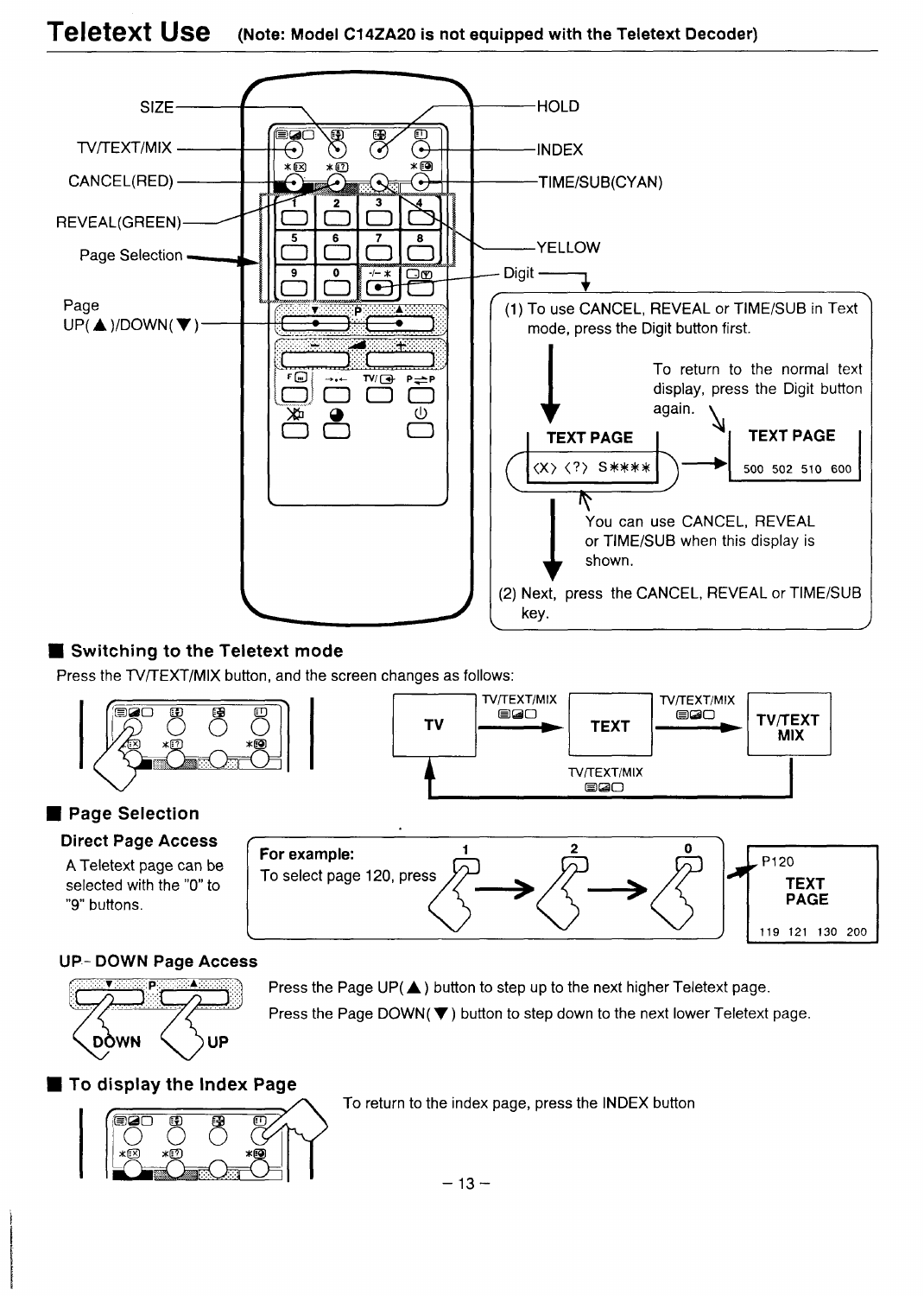# ■ **Sub- Coded Page Access**

When a Teletext information page exceeds more than one screen of information, it may take some time for the automatic changing of the sub- pages to reach the sub- page you require.

it is possible to enter your required sub- page and continue watching the normal programme until the correct sub- page is found.

- (1) Select a text page which has sub pages.
- (2) Press the Digit button.



(6) Press the TV/TEXT/MIX button to display the received sub-page.



### **Note:**

To clear the sub- coded page, enter a new page number.

It is not possible to select another television station during a sub - page access operation.

# **9 Viewing TV while searching for a page**

In some cases it can take some time to look for a page. In the interval you can view the TV by pressing the Digit and CANCEL button.

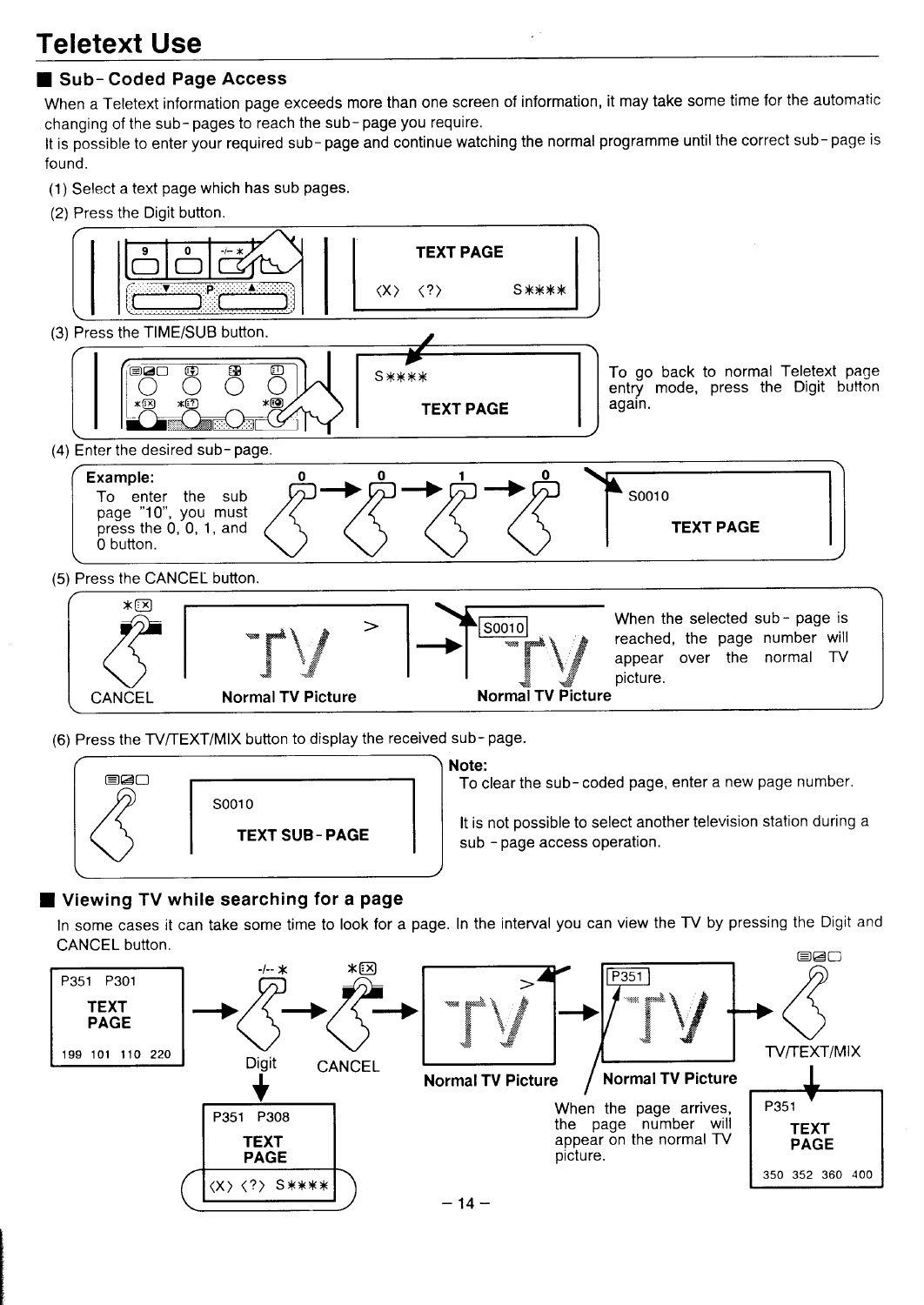# **N** HOLD **B**

When a text page has sub- pages, you can prevent the sub page being automatically changed by pressing the HOLD button. Press the HOLD button again to resume page change or enter a new page number.



# ■ Double letter height

Either the top or bottom half of the display can be expanded by pressing the SIZE button.



## ■ **Displaying concealed information**

Some of the text pages are in the form of a quiz or puzzle. The answer to these can be revealed by pressing the Digit and REVEAL button.



### ■ **News flash**



Note : It is not possible to select another TV station during a NEWS FLASH. You should first switch back to TV reception by pressing the TV/TEXT/MIX button.

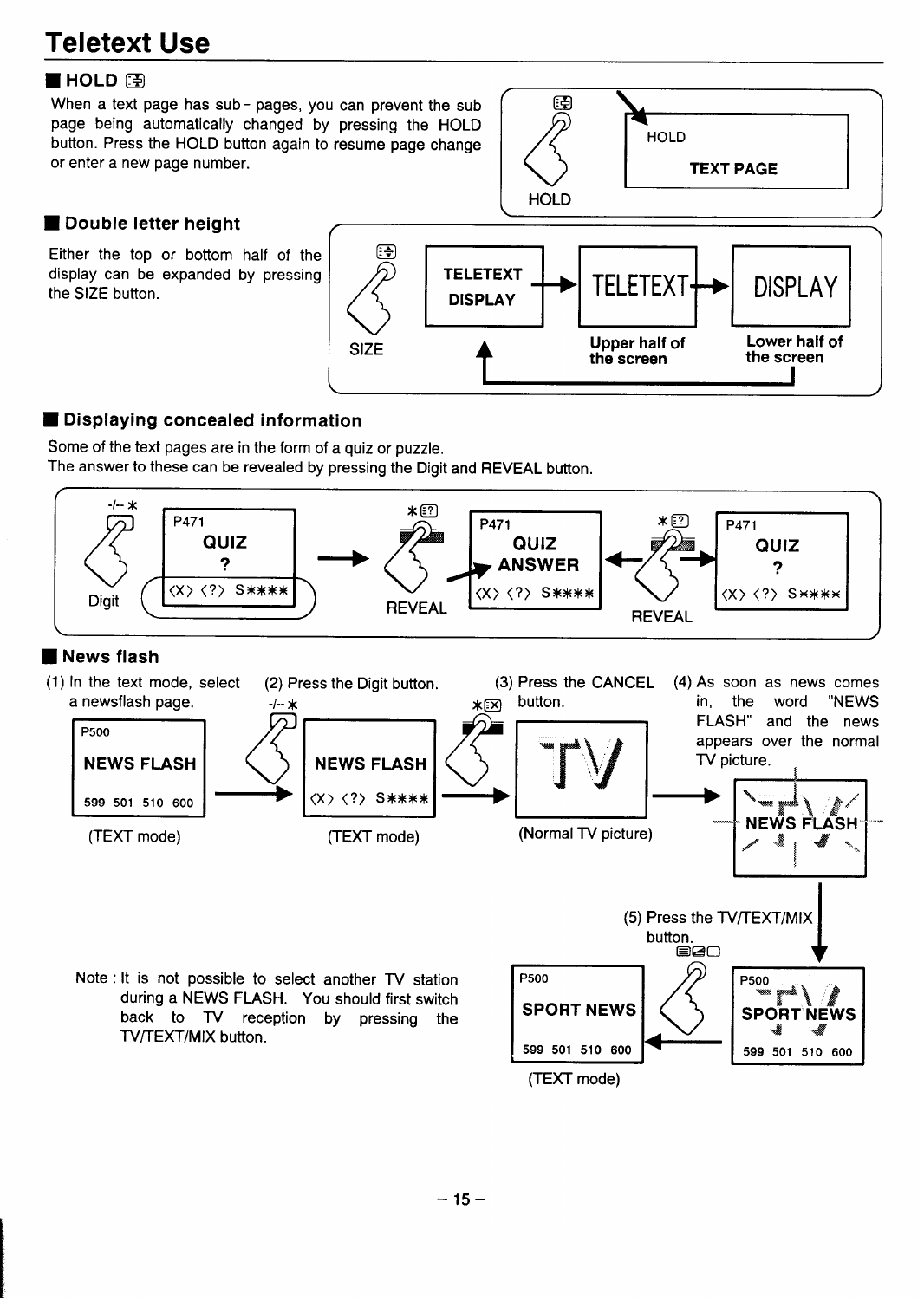# **HUpdated Page**

There are pages which are updated as events progress, such as sports results, news reports and traffic information.

If you have selected one of the above pages from the list of contents and you want to view television but still be kep informed about the other events;



(TEXT mode)

### **ETIME**  $*$  $\odot$

If the time is required while a programme is being viewed, press the TIME/SUB  $* \circled{=}$  button.

Providing that the channel being viewed is also transmitting teletext, the time will appear at the top righthand of the screen for five seconds. The digits displayed represent hours/minutes/seconds.

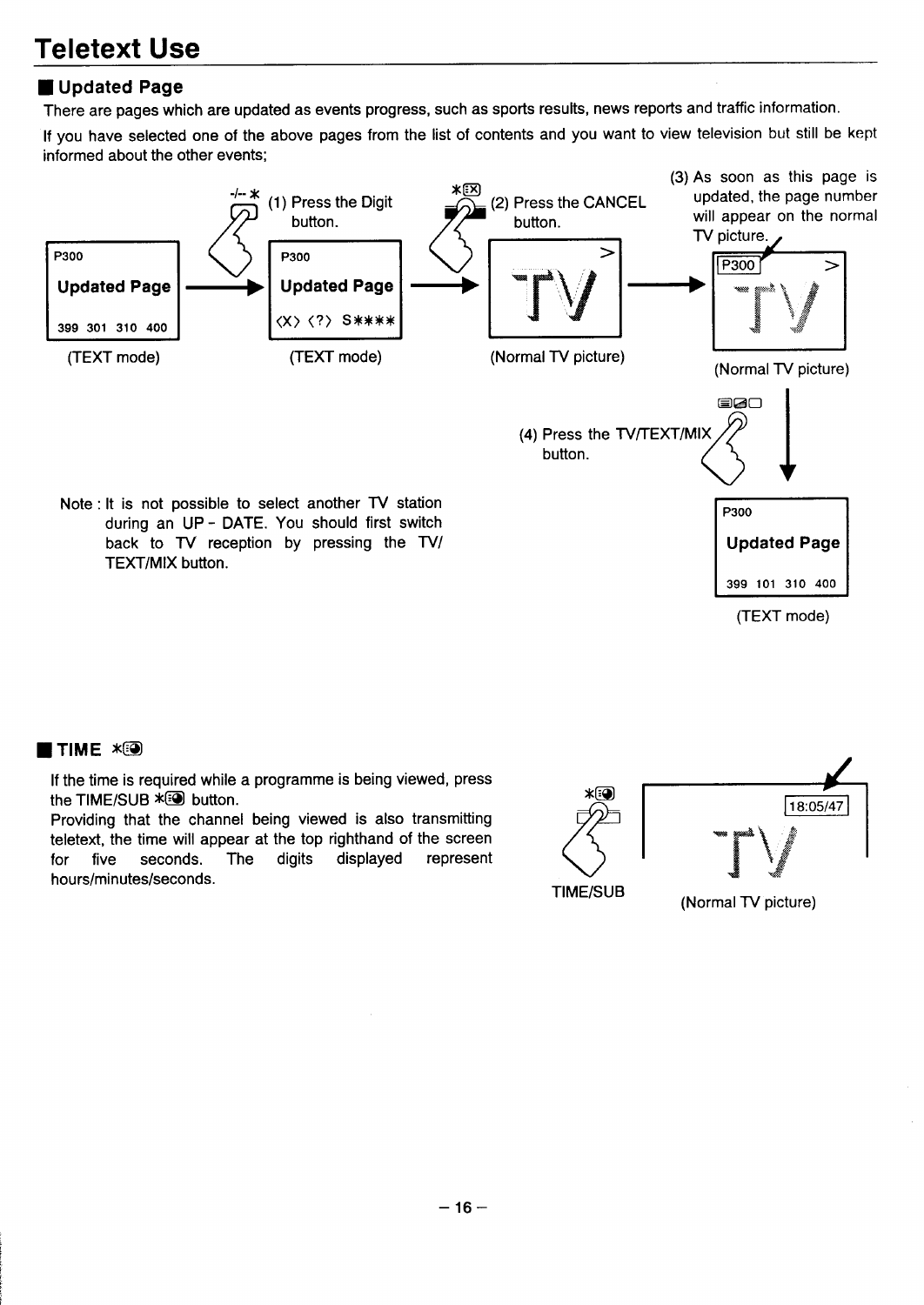# ■ **FLOF (FLOF: Full -level -one feature)**

When a broadcasting station provides FLOF service, you can access the text pages you desire quickly and easily.

In the FLOF mode , four Fastext topics are displayed at the bottom of the screen. These can be selected by pressing the corresponding coloured button(Red, Green, Yellow; Cyan) on the remote control transmitter. For example, when the Red button is pressed, the topic written in red is selected.

To get back to the initial index page, press the INDEX button.



### ■ **Non FLOF Service**

When the station does not have FLOF service, the INDEX page(P100) is automatically displayed.

At the bottom of the screen, the four page numbers 199,101,110,200 are also displayed. Then, when you select a random page number out of the displayed four pages by pressing a colour button, the text of that page is displayed.

Of course at any time you can select new pages by inputting new numbers.

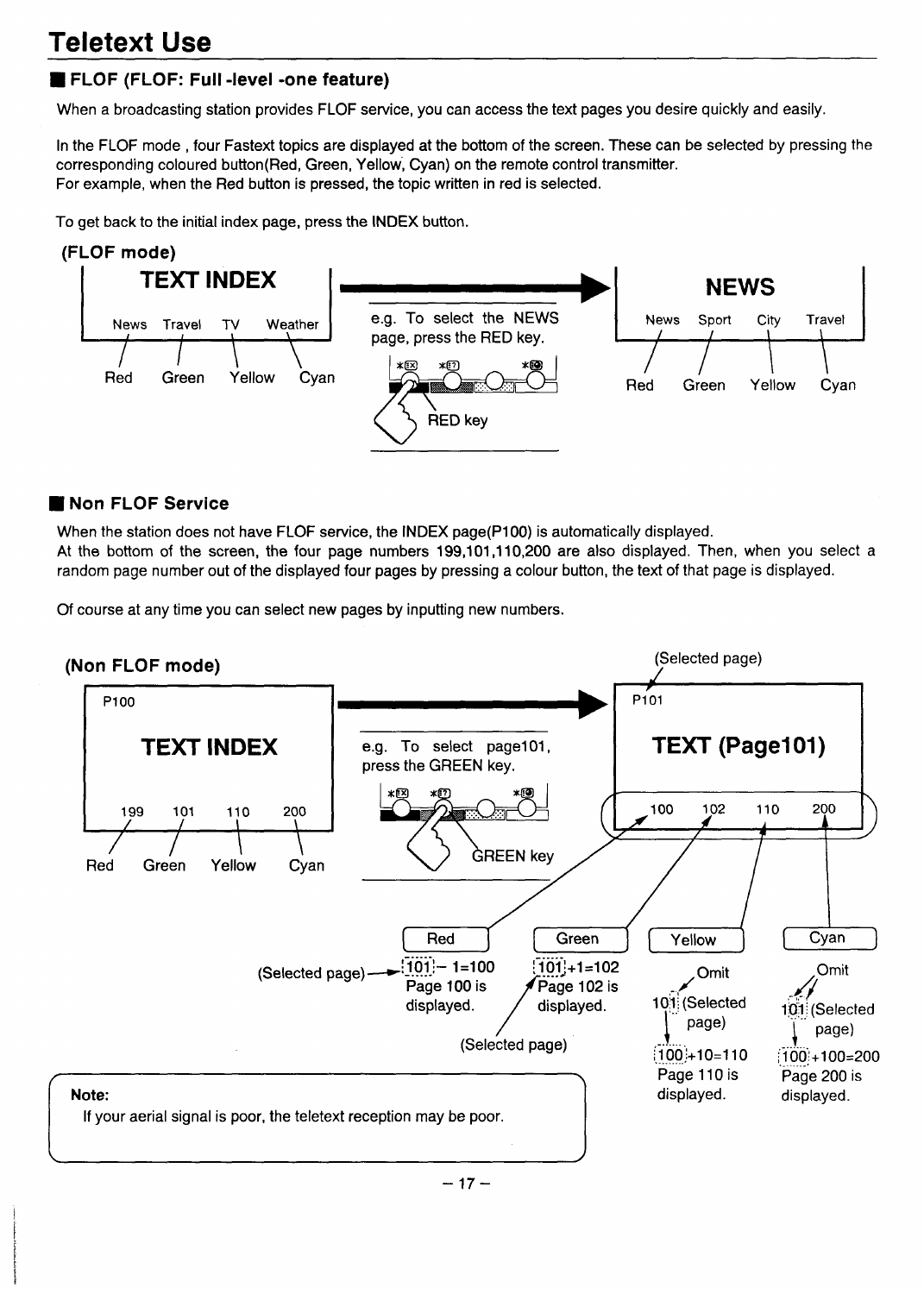# <span id="page-17-0"></span>**Connecting other Equipment** . .

## **Connecting to the AV input jacks**



### **To return to the TV mode;**

Press the TV/AV Selector again.

# Connecting to the AV output jacks

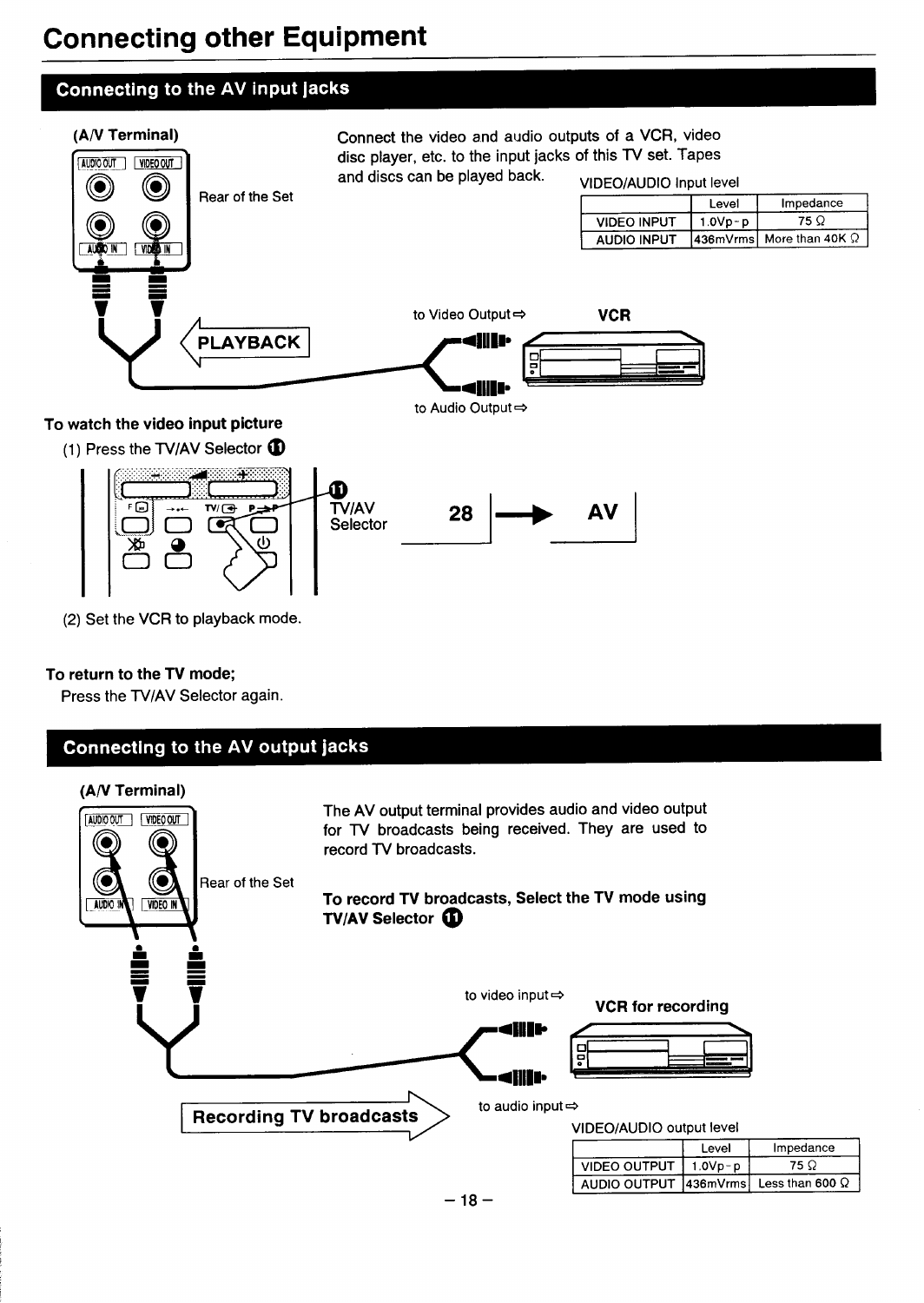# **Connecting other Equipment**



The AV apparatus can also be connected to the aerial socket of your TV receiver.

### Presetting **to watch the video input**

- (1) Play back the VCR.
- (2) Tune a channel in programme position O (See Search tuning & Manual tuning on page 13).

#### Watching the video input /

 $\begin{array}{c|c}\n\text{Select programme position 0.} & \quad \text{ }\end{array}$ 





**For further details concerning this connection and adjustment, refer to the operating instructions for the AV equipment.**